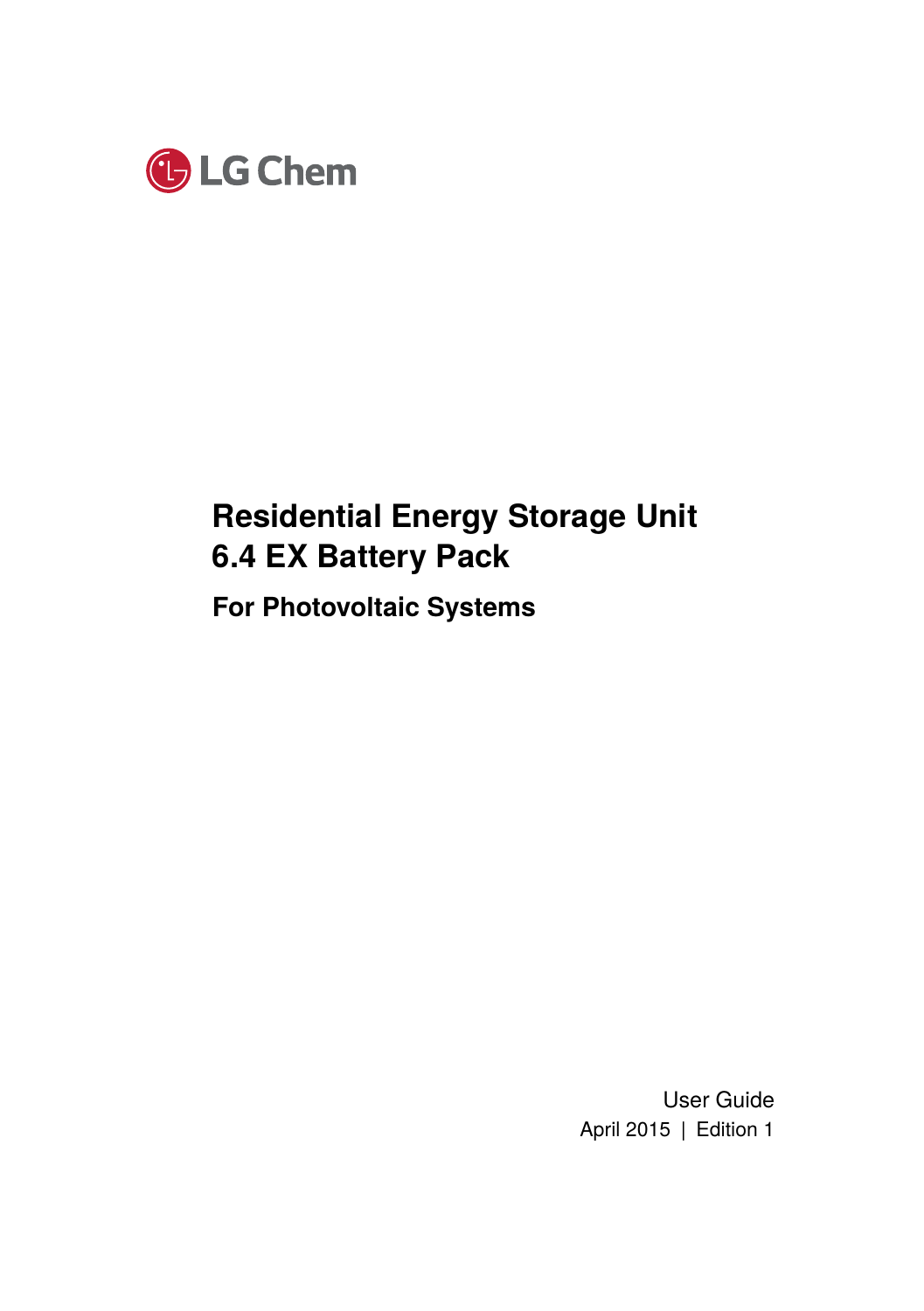## **NOTE**

The information included in this document is accurate at the time of publication. However, this product is subject to change without prior notice.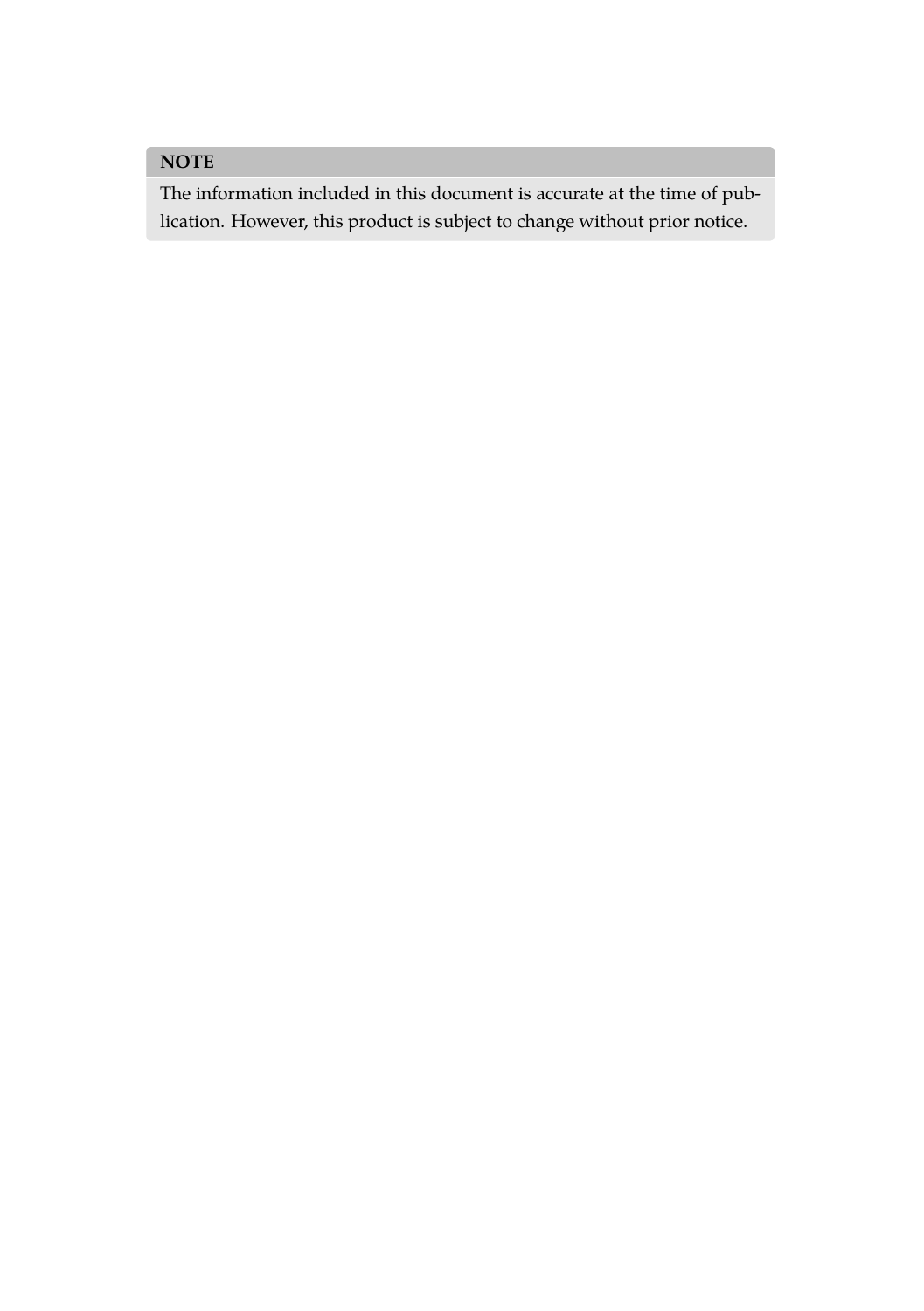# **Contents**

| $\mathbf{1}$   | Introduction       |                                          |                |  |  |
|----------------|--------------------|------------------------------------------|----------------|--|--|
|                | 1.1                |                                          | $\overline{4}$ |  |  |
|                | 12                 |                                          | $\overline{4}$ |  |  |
|                | 1.3                |                                          | 5              |  |  |
| $\overline{2}$ | 7<br><b>Safety</b> |                                          |                |  |  |
|                | 2.1                | General Precautions for the Battery Pack | 7              |  |  |
|                | 2.2                |                                          | 8              |  |  |
| 3              |                    | Troubleshooting                          | 9              |  |  |
|                |                    |                                          |                |  |  |
| 4              |                    | <b>Emergency Situations</b>              | 11             |  |  |
|                | 4.1                |                                          | 11             |  |  |
|                | 4.2                |                                          | 11             |  |  |
|                | 4.3                |                                          | 12             |  |  |
|                | 4.4                |                                          | 12             |  |  |
| 5              |                    | Warranty                                 | 13             |  |  |
|                | 5.1                |                                          | 13             |  |  |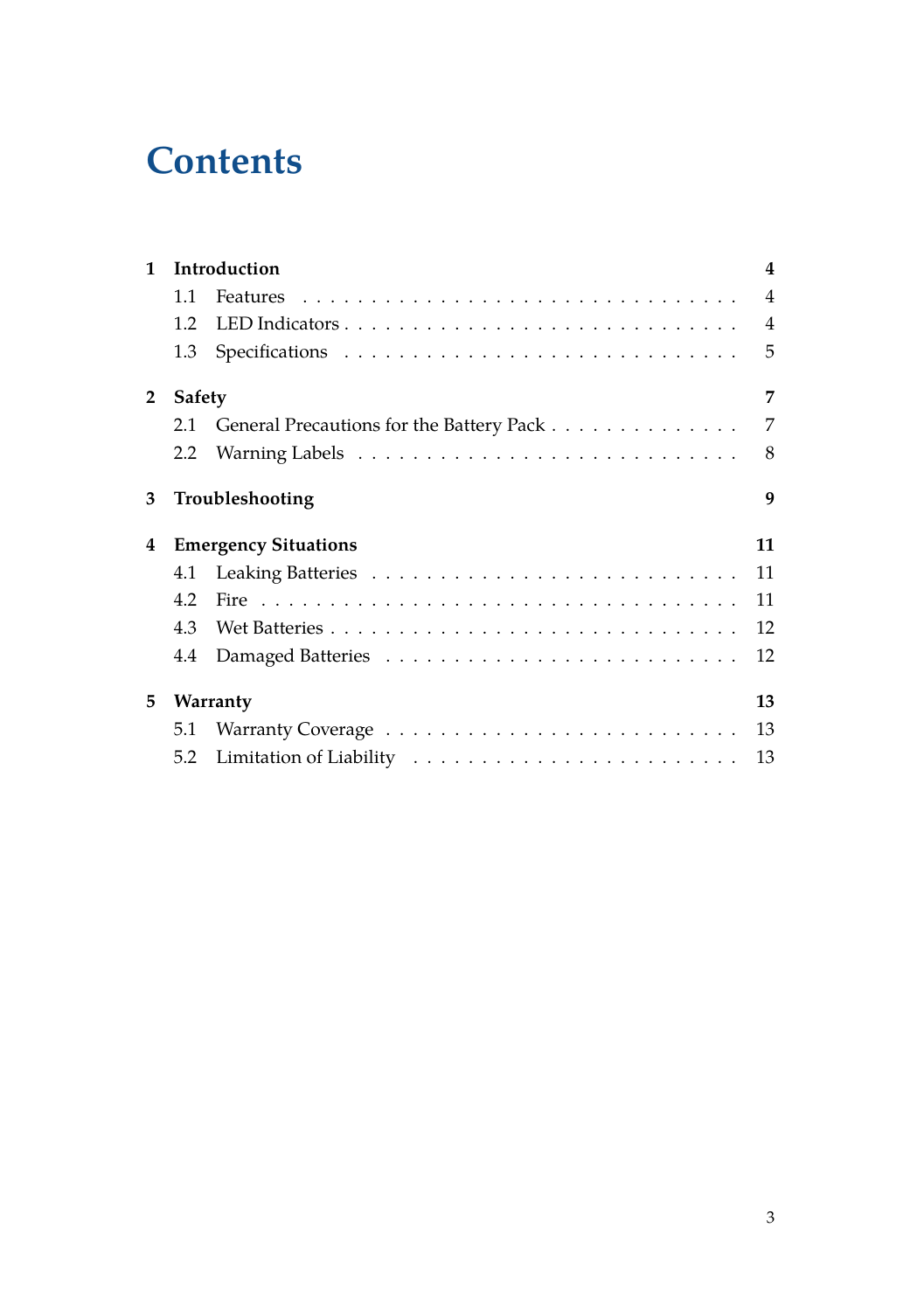# <span id="page-3-0"></span>**1 Introduction**

### <span id="page-3-1"></span>**1.1 Features**

The RESU® 6.4 EX battery pack has the following features:

- **Photovoltaic system**: This battery pack is designed for household photovoltaic systems.
- **Battery management system (BMS)**: The battery pack's built-in BMS monitors its operation and prevents the battery from operating outside design limitations. See **[Troubleshooting](#page-8-0)** on page [9.](#page-8-0)
- **Expandability**: This battery pack can be easily expanded by adding expansion battery packs.

### <span id="page-3-2"></span>**1.2 LED Indicators**



The LED indicators on the front of the battery pack show its operational state as follows:

- **Standby**  $\bigcirc$ **:** When the battery pack is ready for operation, the Status indicator is lit in red.
- **Normal operation**  $\bigcirc$ : When the battery pack is in normal operation, the Status indicator is lit in green.
- **Charge in progress**  $\bullet$ : While the battery pack is charging, the Charge / Discharge indicator is lit in red.
- **Discharge in progress**  $\bigcirc$ : While the battery pack is discharging, the Charge / Discharge indicator is lit in green.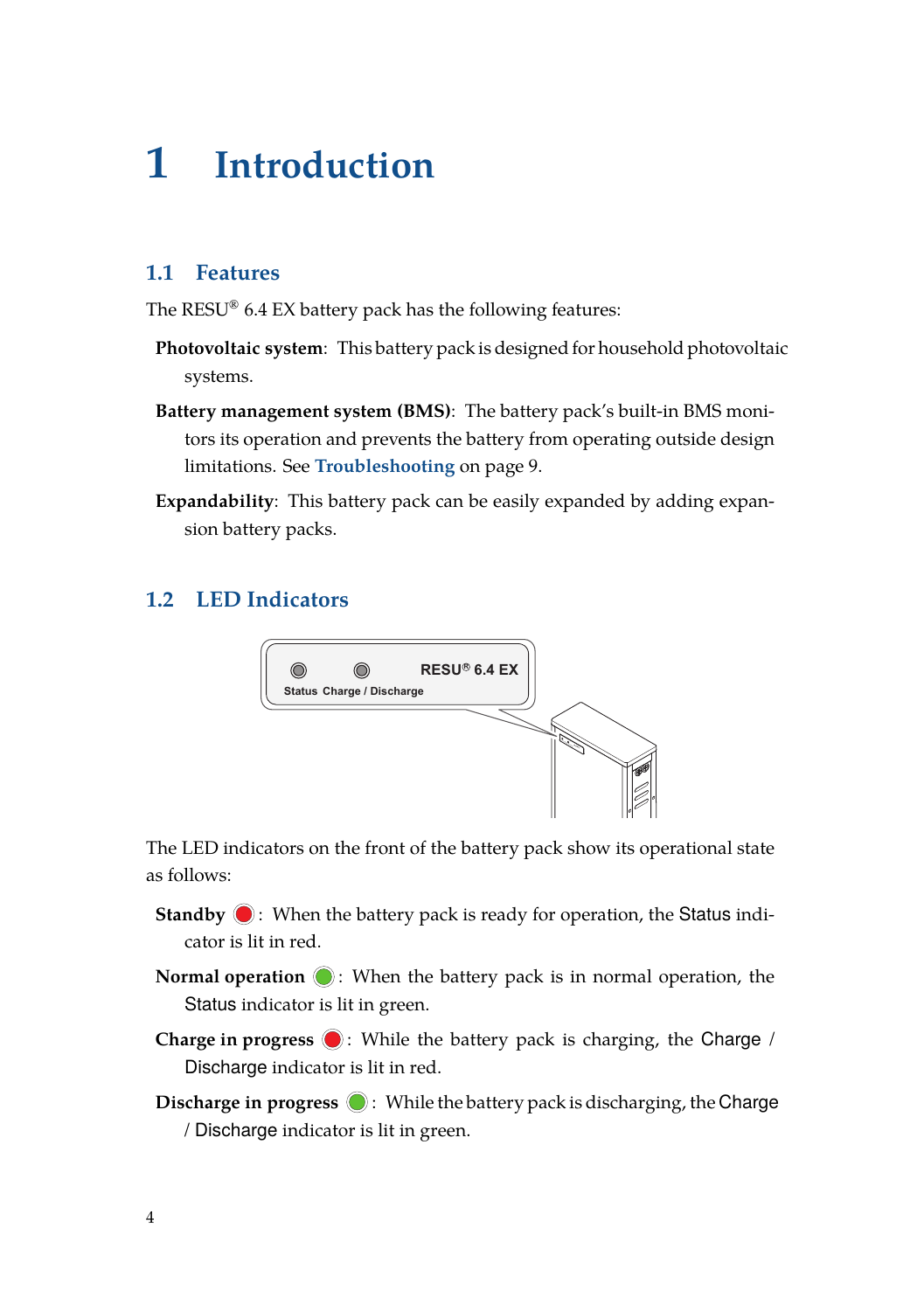**Alarm**  $\mathbb{Q}$  : When the battery pack is in a warning or fault state, the Status indicator alternately flashes in green and orange. See **[Troubleshoot](#page-8-0)[ing](#page-8-0)** on page [9](#page-8-0).

## <span id="page-4-0"></span>**1.3 Specifications**

### **Dimensions and weight**

| Length | $406$ mm         |
|--------|------------------|
| Width  | $165 \text{ mm}$ |
| Height | 664 mm           |
| Weight | $60 \text{ kg}$  |

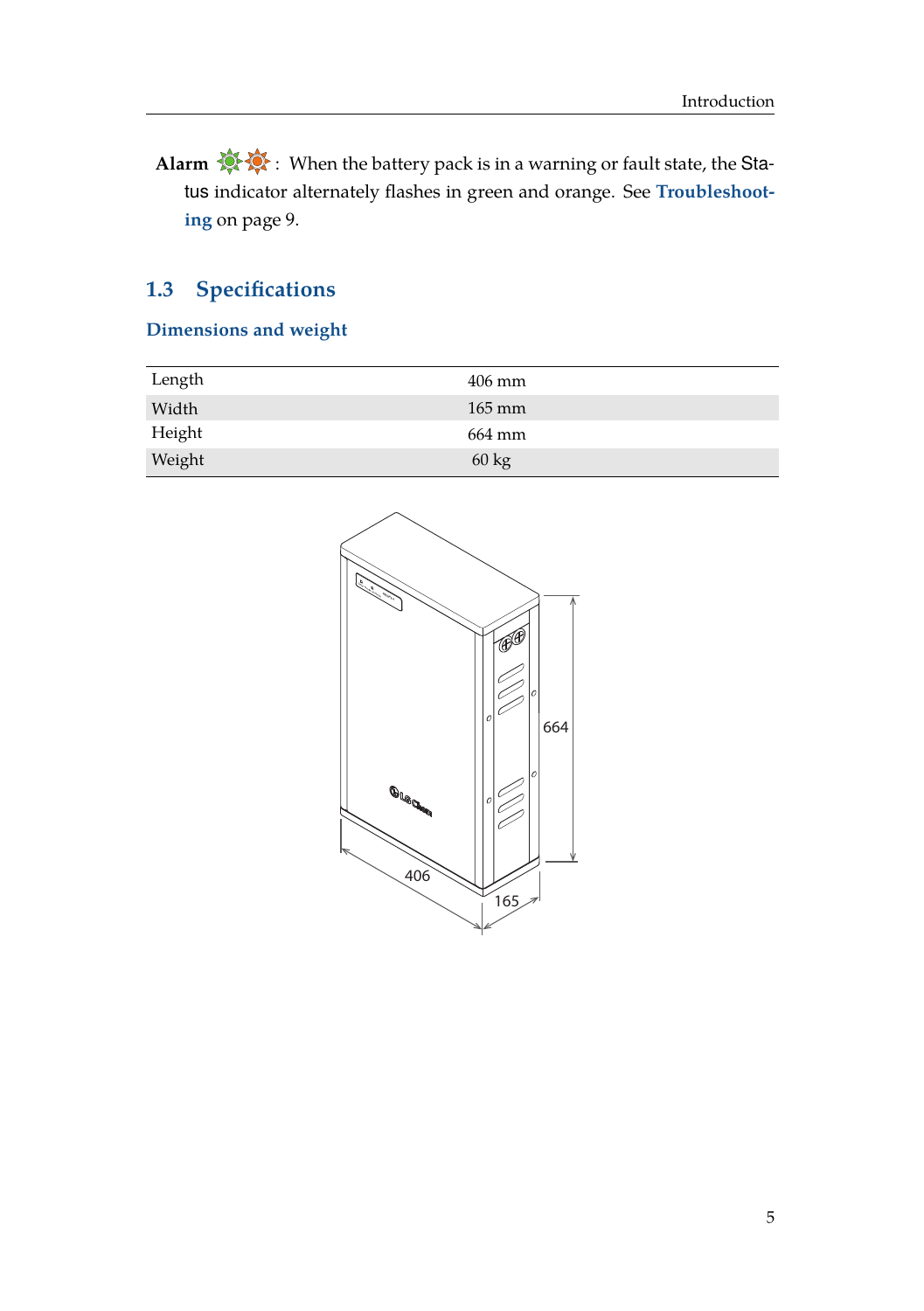#### **Performance**

| Nominal voltage           | 51.8 V                  |
|---------------------------|-------------------------|
| Operating voltage         | 45.2 V to 58.1 V        |
| Nominal capacity          | $126$ A $\cdot$ h       |
| Nominal energy            | $6.4$ kW $\cdot$ h      |
| Nominal charge current    | 42 $A^a$                |
| Nominal discharge current | 42 $\mathbf{A}^{\rm b}$ |
| Maximum discharge current | 110 A                   |

*a* in constant-current/constant-voltage charging mode *b* in constant-current discharging mode

#### **Cable requirements**

| Power cable from inverter | 4 AWG (21 mm <sup>2</sup> ) or thicker, UL 1283 |
|---------------------------|-------------------------------------------------|
| Cable lug                 | M8                                              |

#### **Environmental requirements**

| Available operating temperature | $0^{\circ}$ C to $40^{\circ}$ C    |
|---------------------------------|------------------------------------|
| Optimal operating temperature   | $15^{\circ}$ C to 30 $^{\circ}$ C  |
| Operating relative humidity     | $25\%$ to 95%                      |
| Storage temperature             | $-30^{\circ}$ C to 50 $^{\circ}$ C |
| Storage relative humidity       | 25% to 95%                         |

### **Communication interface**

| Protocol | CAN 2.0B |
|----------|----------|
| Channel  |          |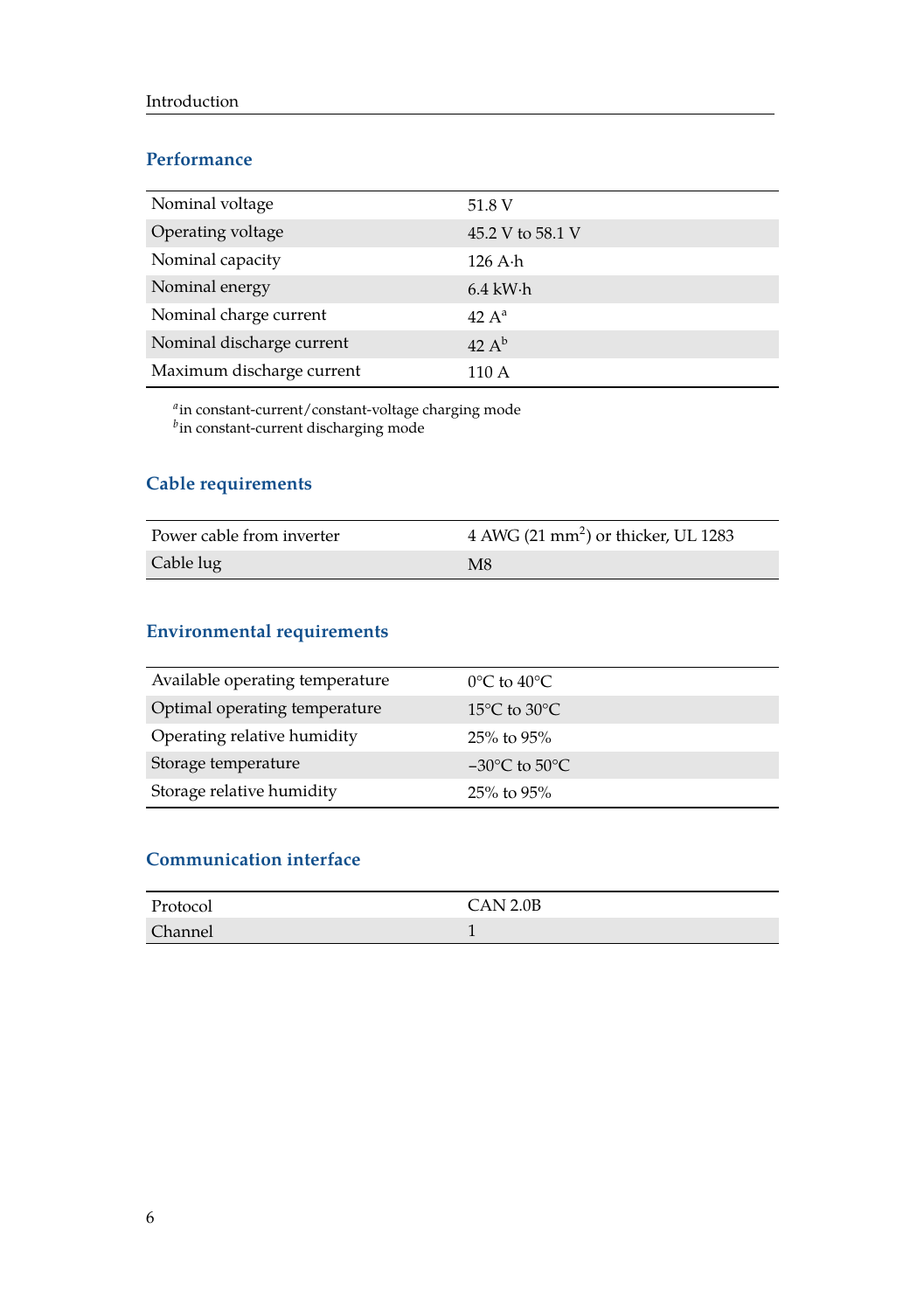# <span id="page-6-0"></span>**2 Safety**

## <span id="page-6-1"></span>**2.1 General Precautions for the Battery Pack**

#### **WARNING**

Failure to observe the precautions described in this section can cause serious injury to persons or damage to property.

Observe the following precautions:

- Risks of explosion
	- **–** Do not subject the battery pack to strong impacts.
	- **–** Do not crush or puncture the battery pack.
	- **–** Do not dispose of the battery pack in a fire.
- Risks of fire
	- **–** Do not expose the battery pack to temperatures in excess of 50°C.
	- **–** Do not place the battery pack near a heat source such as a fireplace.
	- **–** Do not expose the battery pack to direct sunlight.
	- **–** Do not allow the battery connectors to touch conductive objects such as wires.
- Risks of electric shock
	- **–** Do not disassemble the battery pack.
	- **–** Do not touch the battery pack with wet hands.
	- **–** Do not expose the battery pack to moisture or liquids.
	- **–** Keep the battery pack away from children and animals.
- Risks of damage to the battery pack
	- **–** Do not allow the battery pack to come in contact with liquids.
	- **–** Do not subject the battery pack to high pressures.
	- **–** Do not place any objects on top of the battery pack.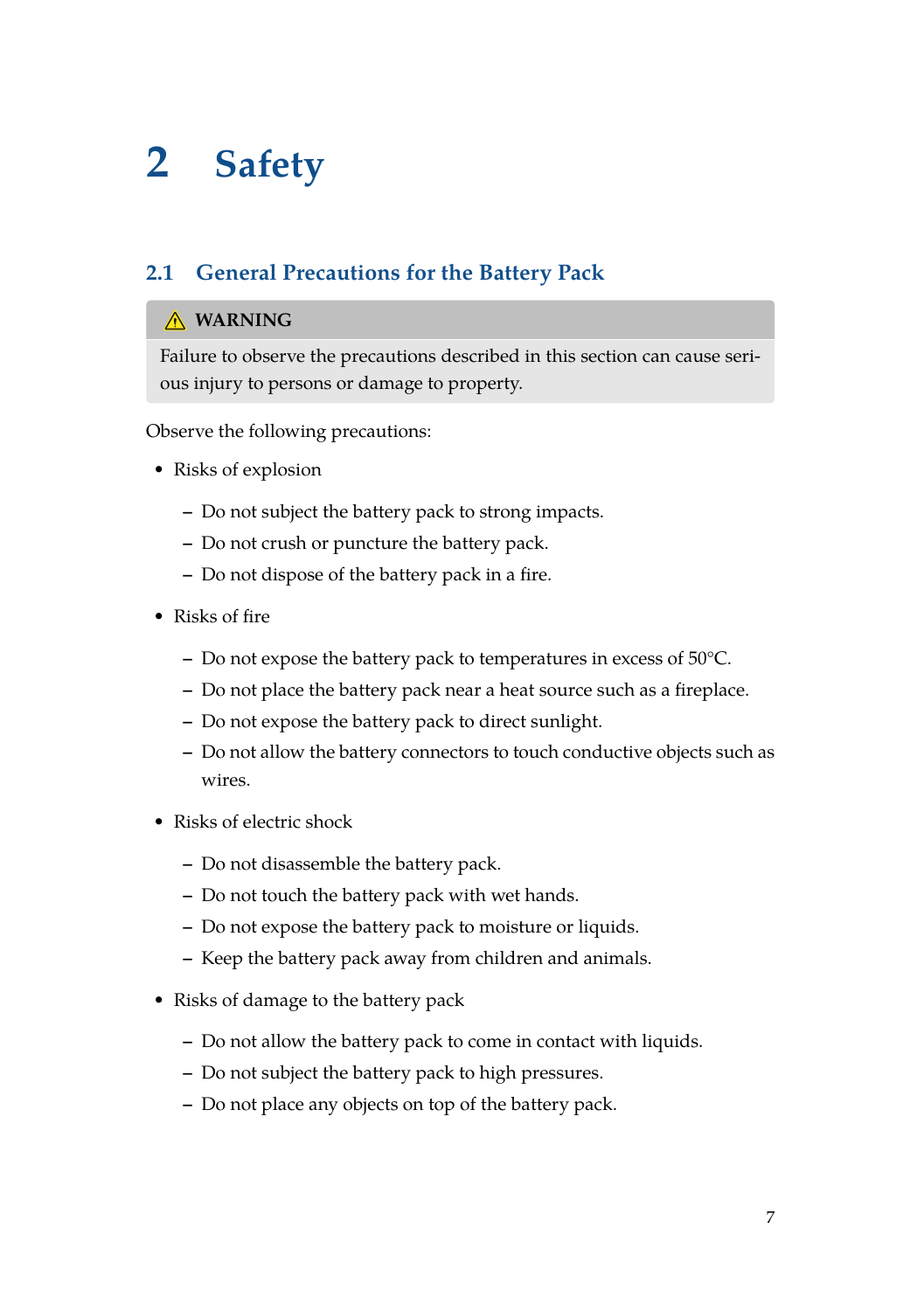## <span id="page-7-0"></span>**2.2 Warning Labels**

The nameplate is attached to the right side of the battery pack, and warning labels are attached to the top and left side.

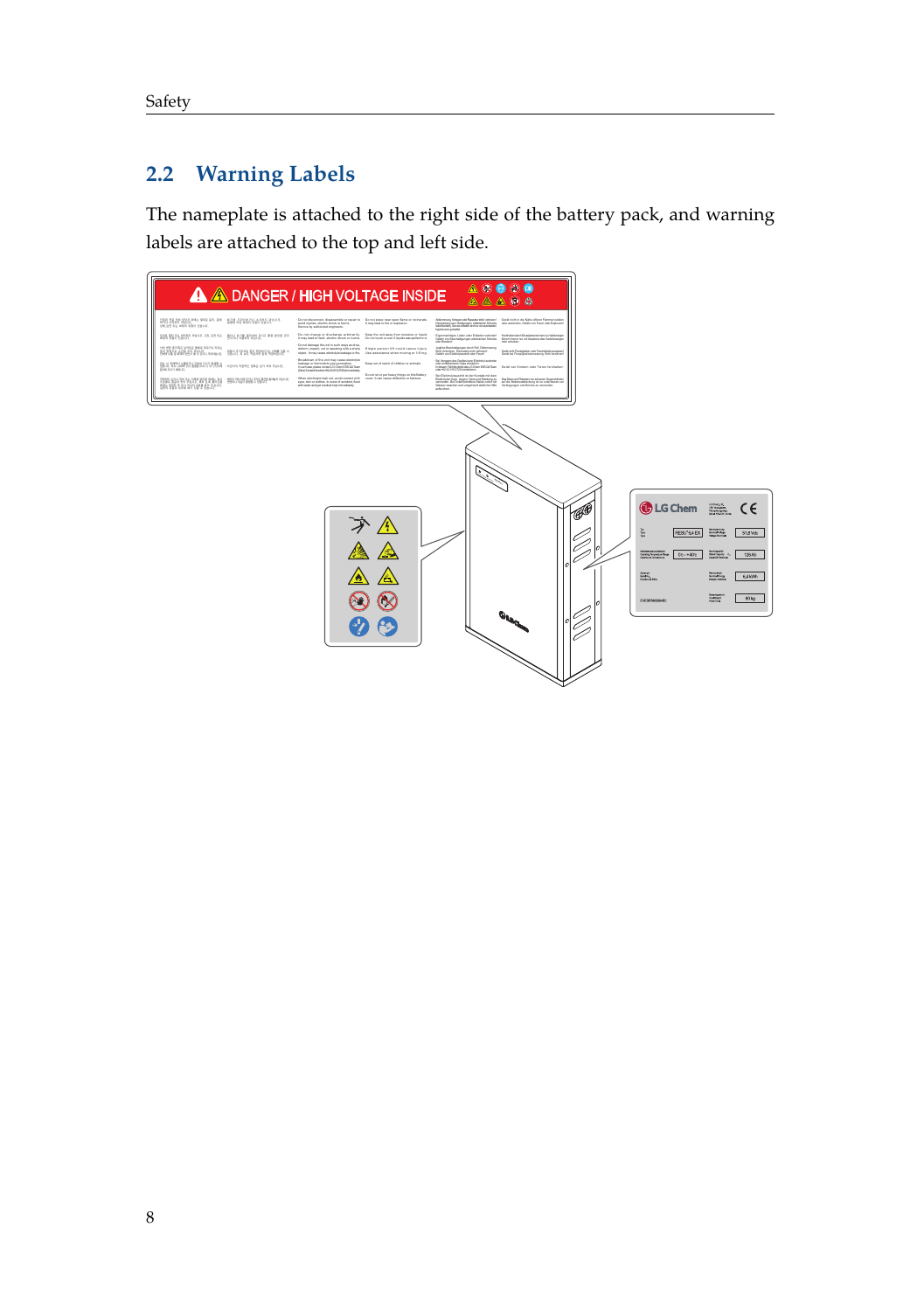# <span id="page-8-0"></span>**3 Troubleshooting**

Check the indicators on the front of the battery pack to determine in what state the battery pack is.

| <b>Status</b>             | Charge/Discharge |                                      |
|---------------------------|------------------|--------------------------------------|
| $Red \rightarrow Green^a$ | $\Omega$         | Successfully initialized             |
| $Red \rightarrow Red$     | $\Omega$         | Initialization failed <sup>b</sup>   |
| Green                     | Green            | Discharging in normal state          |
| Green                     | Red              | Charging in normal state             |
| Green                     | $\Omega$         | Waiting in normal state              |
| Green/Orange              | Green            | Discharging in warning state         |
| Green/Orange              | Red              | Charging in warning state            |
| Green/Orange              | $\Omega$         | Waiting in warning state             |
| Off                       | Off              | Circuit breaker tripped <sup>b</sup> |

*<sup>a</sup>*This should change in 7 seconds.

*b*Contact your distributor in this case.

A warning state is triggered when a condition, such as voltage or temperature, is beyond its design limitations.

The battery pack's BMS periodically reports its operational state to the inverter. There are two abnormal states:

- **Warning**: When the battery pack is likely to become faulty, it goes into warning state. When a warning is reported, the inverter shows the warning message on its display but takes no action about it.
- **Fault**: When the battery pack falls outside prescribed limits, it goes into fault state. When a fault is reported, the inverter immediately stops its operation and shows the fault message on the display.

The possible warning or fault messages are as follows:

- Battery Over Voltage
- Battery Under Voltage
- Battery Over Temperature
- Battery Under Temperature
- Battery Discharge Over Current
- Battery Charge Over Current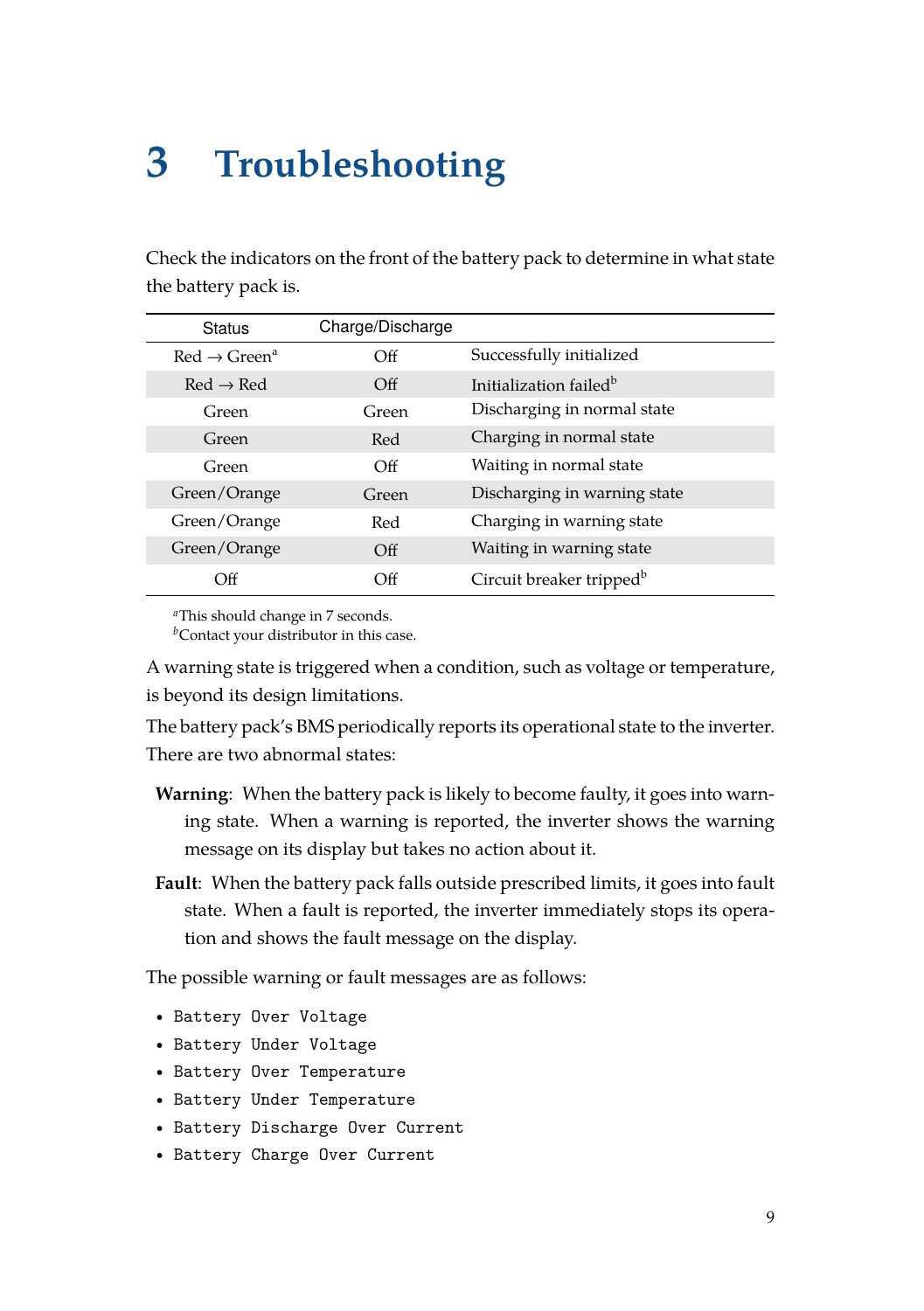- BMS Internal Communication
- Battery Cell Voltage Imbalance

An abnormal state is released when the battery pack recovers its normal condition.

#### **NOTE**

For a serious fault, if no proper corrective actions are taken by the inverter, the battery pack's circuit breaker automatically trips to protect itself. For example, if the Status indicator stays red for more than 5 minutes, the circuit breaker trips. Use the monitoring software on the inverter to identify what caused the fault.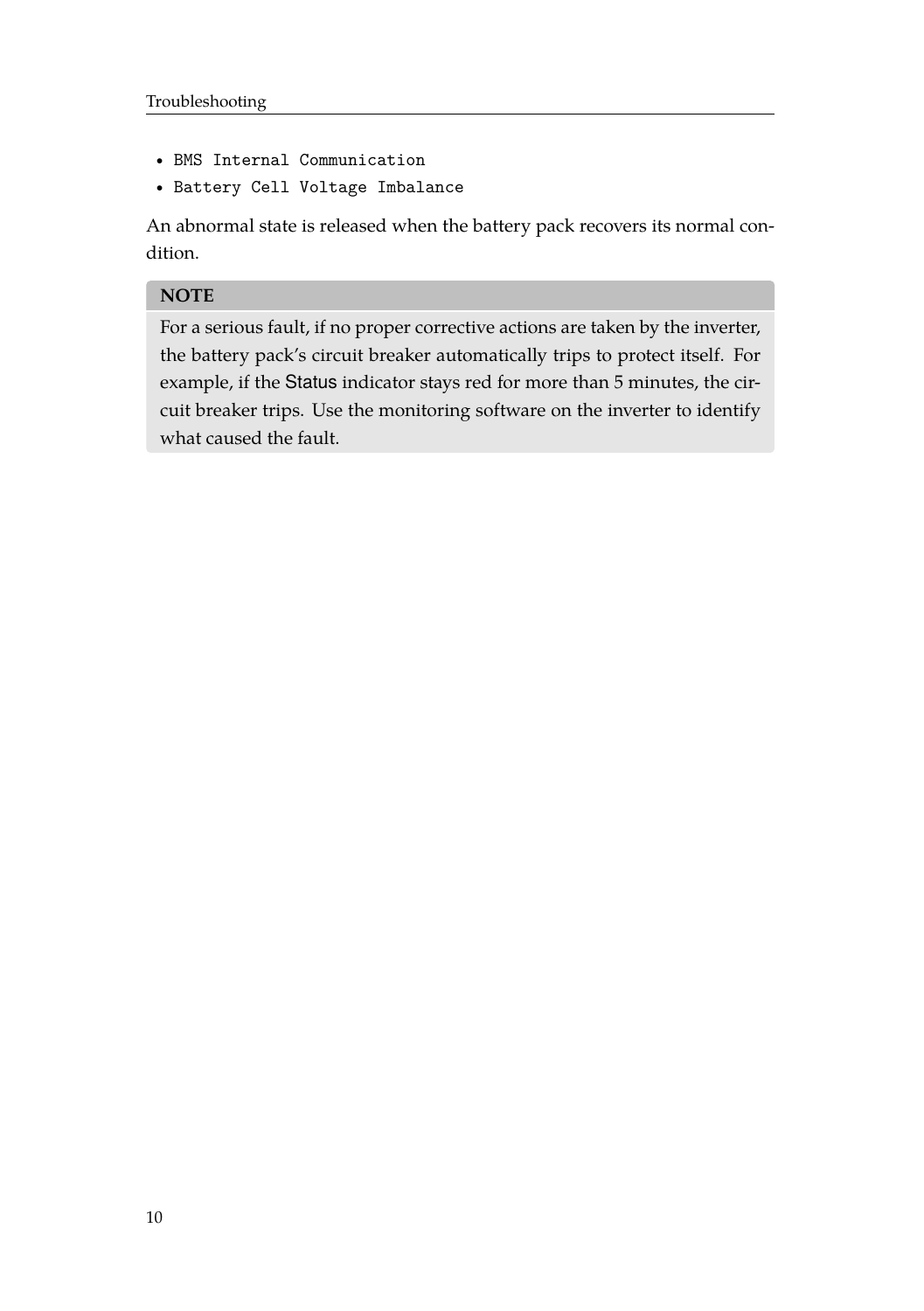# <span id="page-10-0"></span>**4 Emergency Situations**

The RESU 6.4 EX battery pack comprises multiple batteries that are designed to prevent hazards resulting from failures. However, LG Chem cannot guarantee their absolute safety.

### <span id="page-10-1"></span>**4.1 Leaking Batteries**

If the battery pack leaks electrolyte, avoid contact with the leaking liquid or gas. If one is exposed to the leaked substance, immediately perform the actions described below.

- **Inhalation**: Evacuate the contaminated area, and seek medical attention.
- **Contact with eyes**: Rinse eyes with flowing water for 15 minutes, and seek medical attention.
- **Contact with skin**: Wash the affected area thoroughly with soap and water, and seek medical attention.

**Ingestion**: Induce vomiting, and seek medical attention.

### <span id="page-10-2"></span>**4.2 Fire**

In case of fires, make sure that the following equipment is available near the battery pack.

- SCBA (self-contained breathing apparatus) and protective gear in compliance with the Directive on Personal Protective Equipment 89/686/EEC
- Novec 1230, FM-200, or dioxide extinguisher.

#### **NOTE**

ABC extinguishers are not effective when the battery pack is on fire.

Batteries may explode when heated above 150°C. If possible, move the battery pack to a safe area before it catches fire.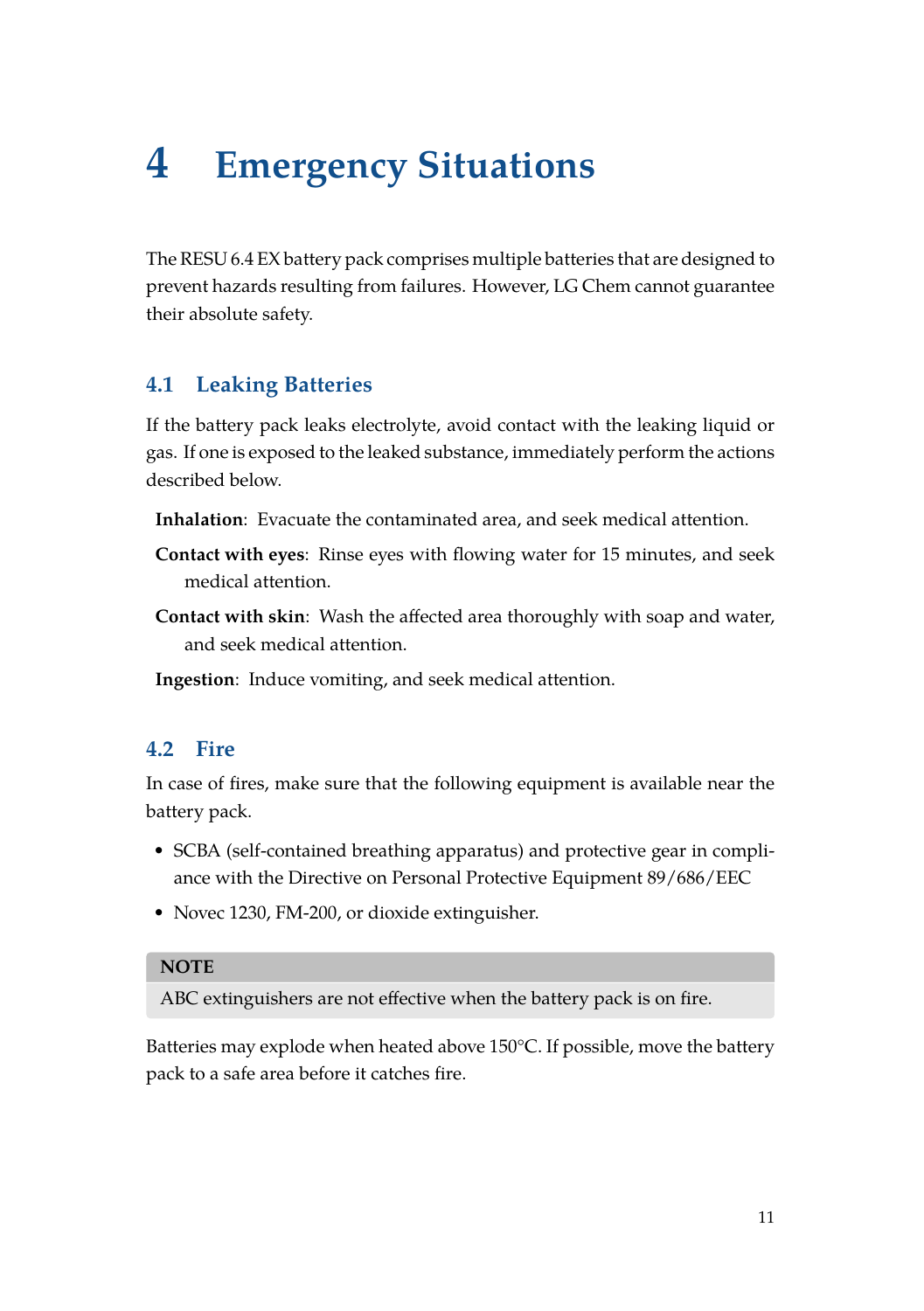### <span id="page-11-0"></span>**4.3 Wet Batteries**

If the battery pack is wet or submerged in water, do not let people access it, and then contact LG Chem or an authorized dealer for technical support.

## <span id="page-11-1"></span>**4.4 Damaged Batteries**

Damaged batteries are dangerous and must be handled with the utmost care. They are not fit for use and may pose a danger to people or property.

If the battery pack seems to be damaged, pack it in its original container, and then return it to LG Chem or an authorized dealer.

#### **NOTE**

Damaged batteries may leak electrolyte or produce flammable gas. If such a damage occurs, immediately contact LG Chem at +82-43-219-2720.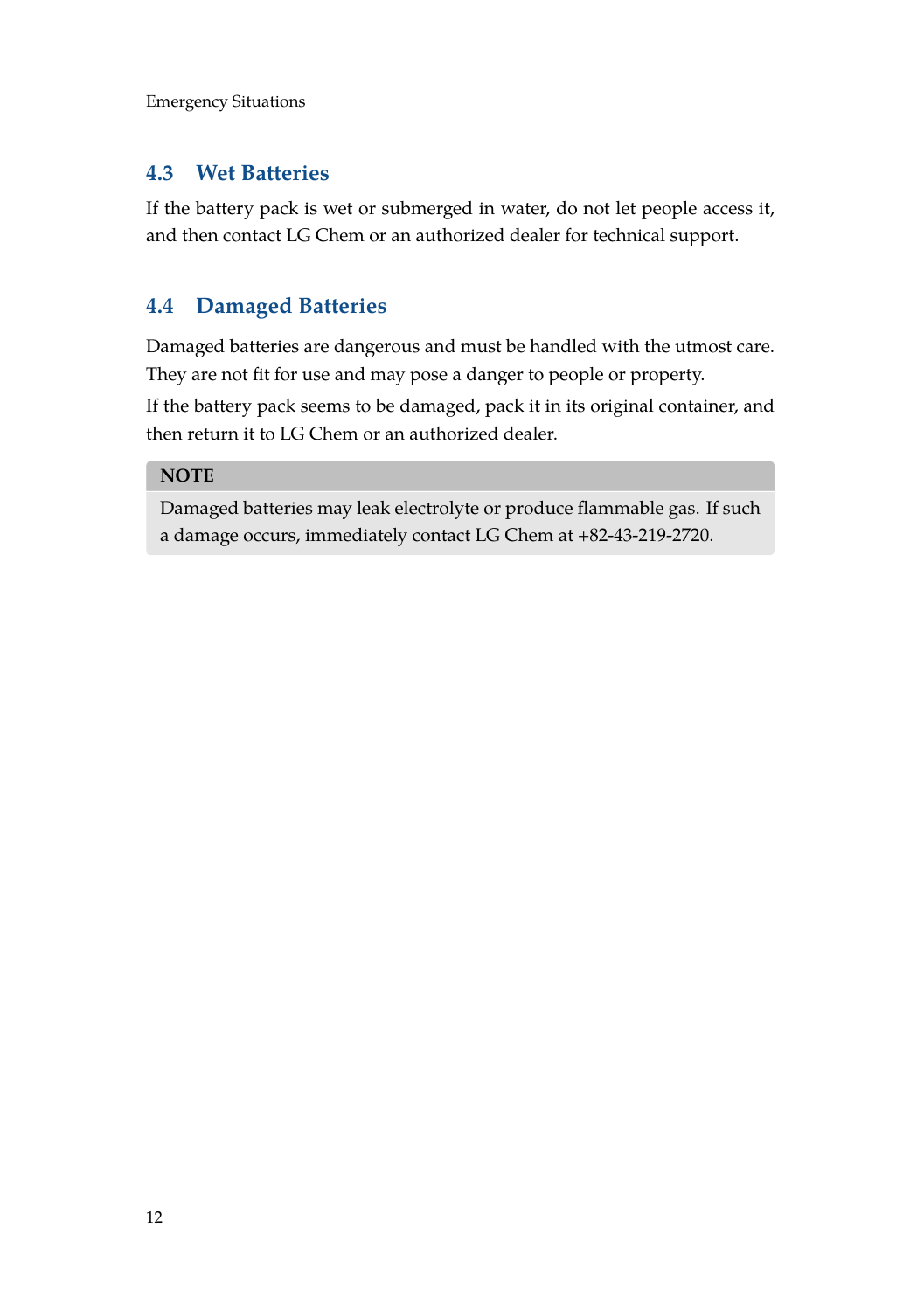# <span id="page-12-0"></span>**5 Warranty**

## <span id="page-12-1"></span>**5.1 Warranty Coverage**

LG Chem protects this product under warranty when this product is installed and used as detailed in this manual. Violating the installation procedure or using this product in any way not described in this manual immediately voids all warranties on this product.

# <span id="page-12-2"></span>**5.2 Limitation of Liability**

LG Chem does not provide warranty coverage or assume any liability for direct or indirect damages or defects that result from the following causes:

- Transportation or storage
- Incorrect installation
- Operating the product in an inappropriate environment
- Incorrect or inappropriate operation
- Insufficient ventilation
- Failure to adhere to safety warnings or instructions
- Repairs or modifications performed by unauthorized personnel
- Rectifier failure or overcurrent.
- Force majeure events
- External influences, such as unusual physical or electrical stress.
- Use of a rectifier that fails to meet the requirements.